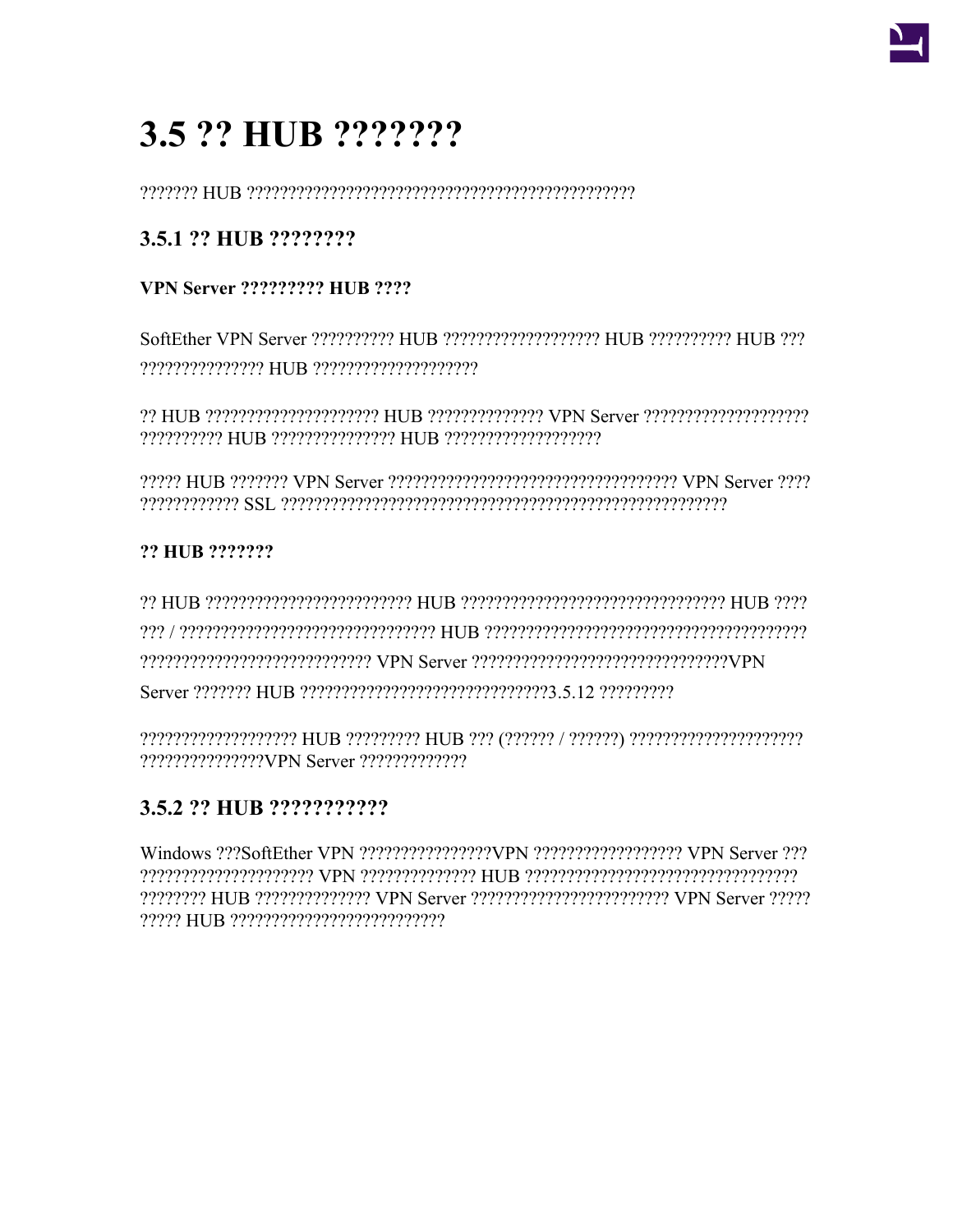?? HUB ?????

?????? וכתירת היותו היותו את AFT Server וכתירת היותו היותו היותו היותו היותו היותו היותו היותו היותו היותו היו  $22$ 

 $?vpcmd?????Set \textbf{EnumDeny} ???????????????????????????????????$ 

 $3 - 5 - 2$ .png

?? HUB ???????????????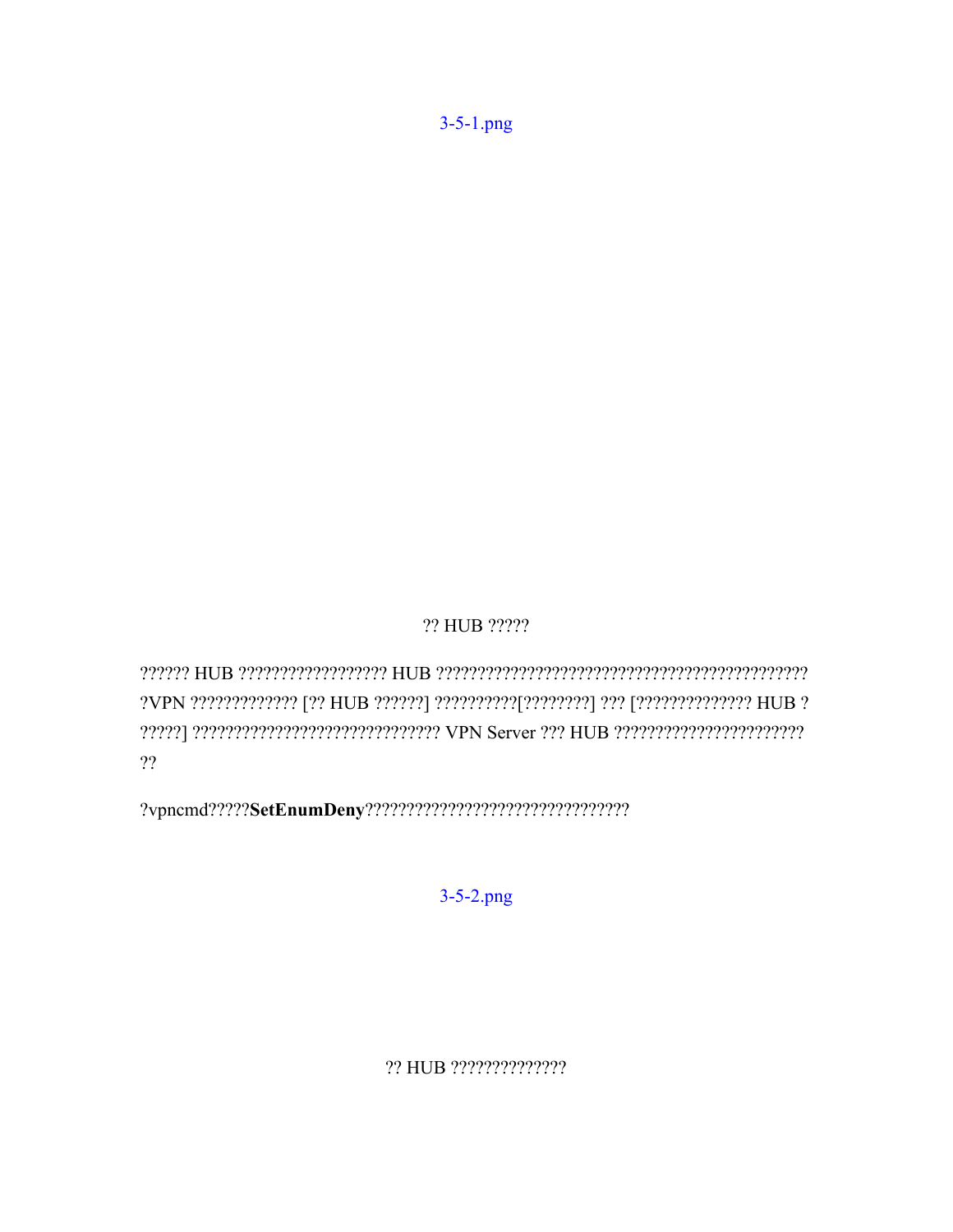????????????????? HUB ????????vpncmd???HubList????????? ?VPN Server ??????????? ???????????????????????

# 

?? HUB ?????????? HUB ??Radius ?????????????????????????????Radius ????????????? 

 $3 - 5 - 3$ .png

2222 Radius 222222222

# 3.5.4 ???????????

?????????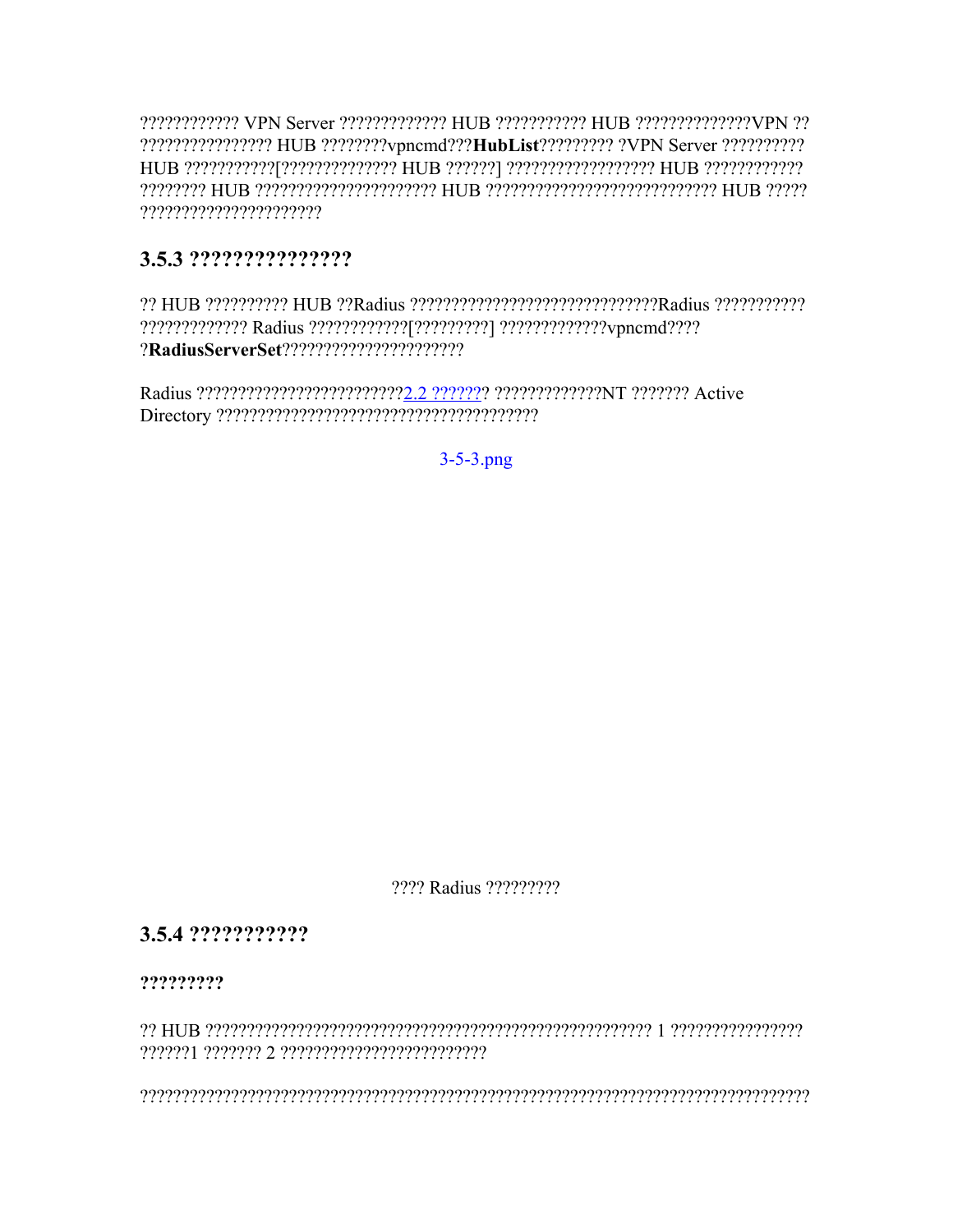# ??????

VPN ???????????? [???????] ????????? vpncmd ? UserList ???????????? HUB ???????? ?????????????????

 $3 - 5 - 4$ .png

????????

???????

 $2222$ 

??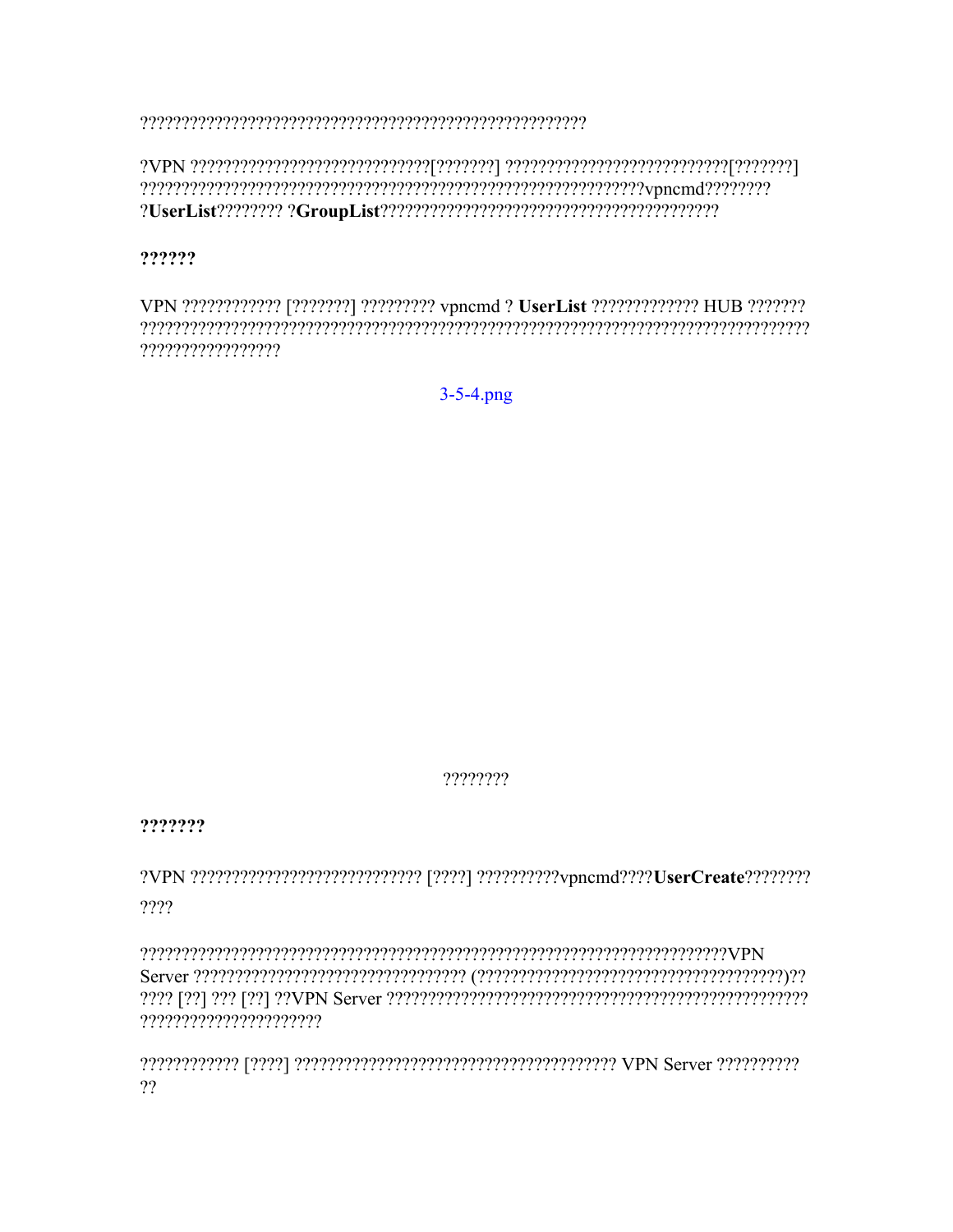???????????

?????????

?UserAnonymousSet???????UserPasswordSet???????UserCertSet?????? ?UserSignedSet???????UserRadiusSet???????UserNTLMSet?????????????????????????????  $22$ 

????????

?????????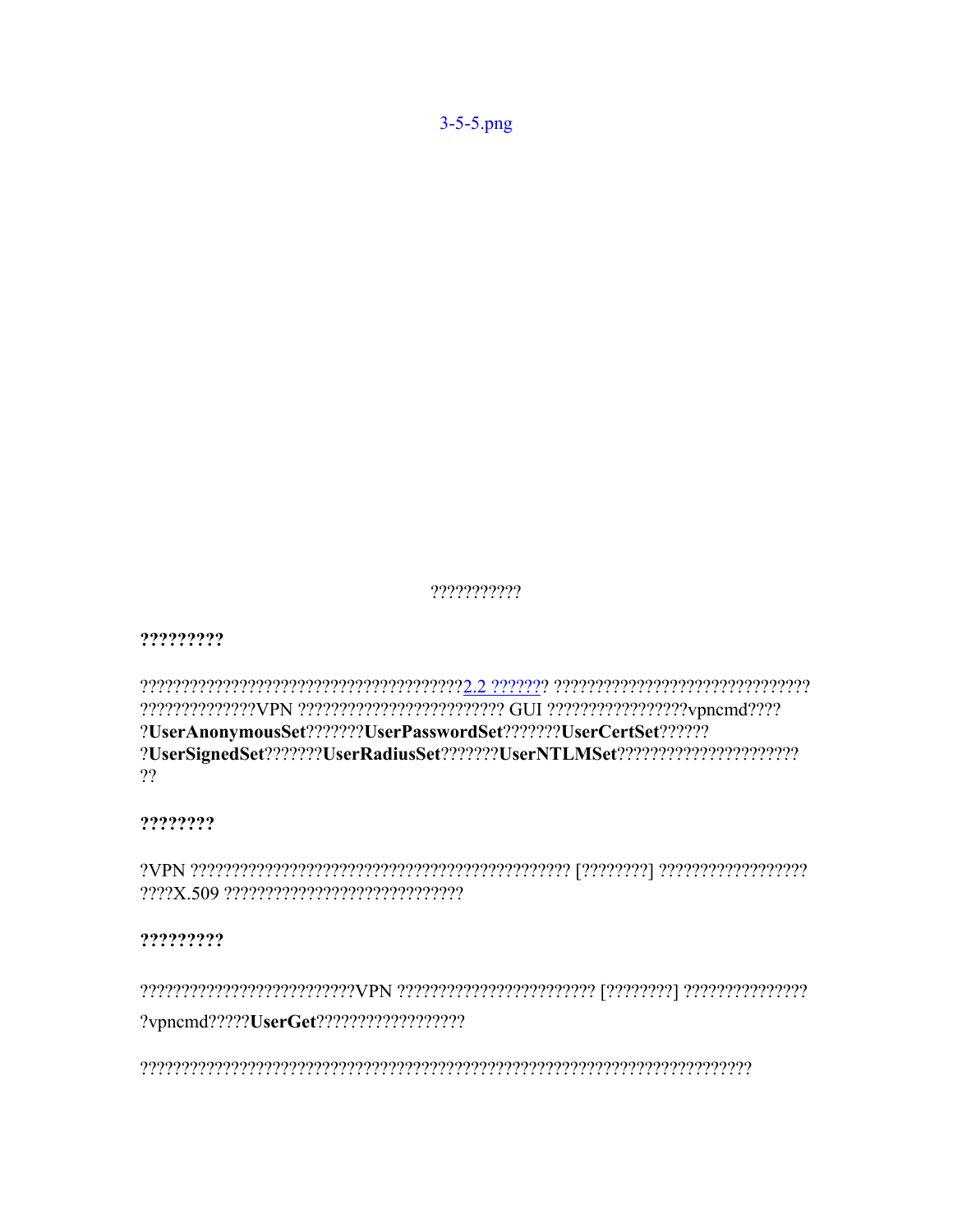$3 - 5 - 6$ .png

??????????

 $? ? ? ? ? ?$ 

???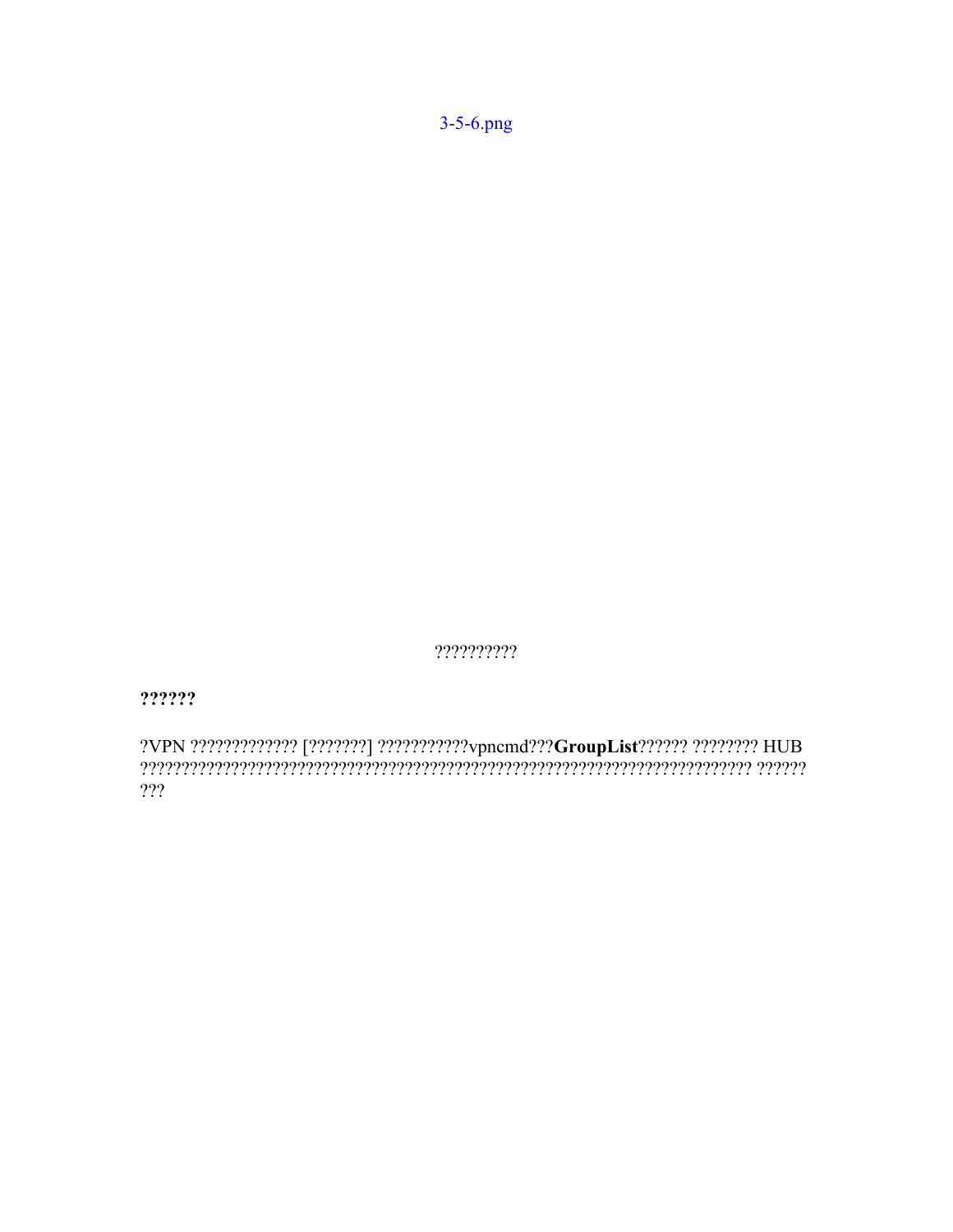???? [??] ?????????????????/vpncmd?????GroupCreate???????? ?GroupSet?????????????  $22222$ 

??????????

 $????????$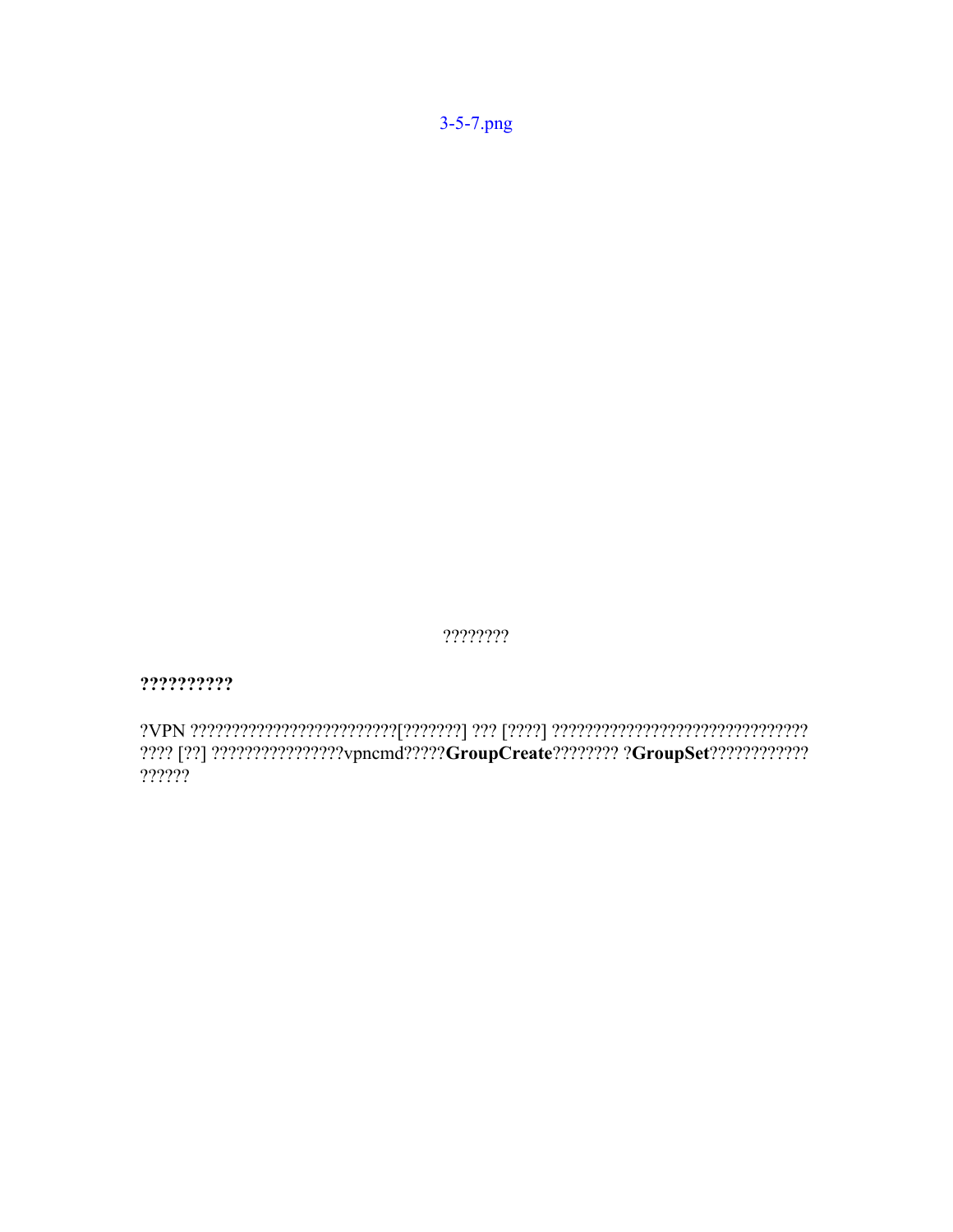$3 - 5 - 8$ .png

???????????

????????????????

?????????

# 3.5.5 ?????????????

?????????

?CADelete???????? ?CAGet??????????????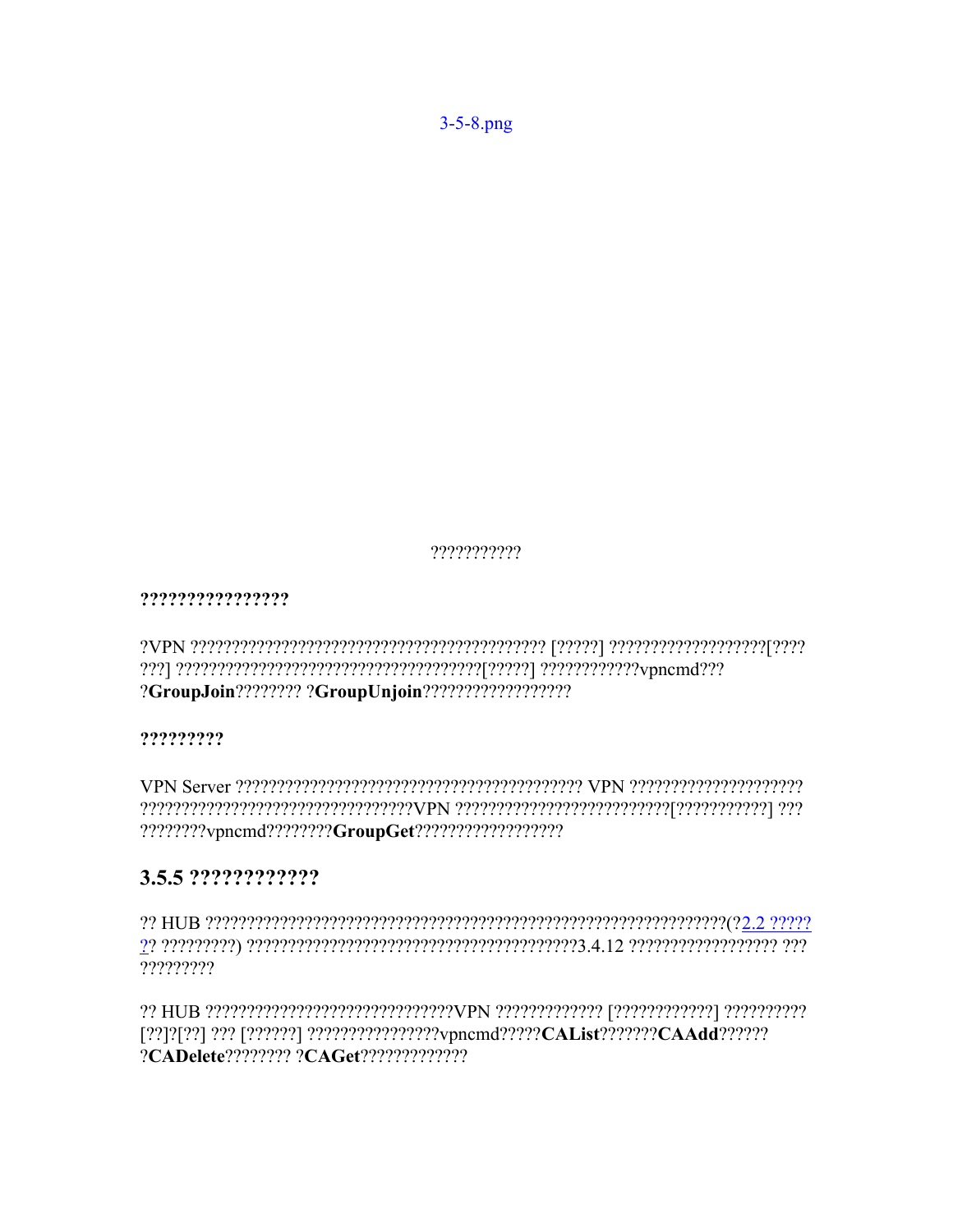?????????????????

3.5.6 ?????????

????????????

reserved that the consequence of the HI and the HI and the HI and the consequence of the consequence of the co 

?????????????????????

????CrIDel????? ?????CrIGet??????????????

 $3-5-9$ .png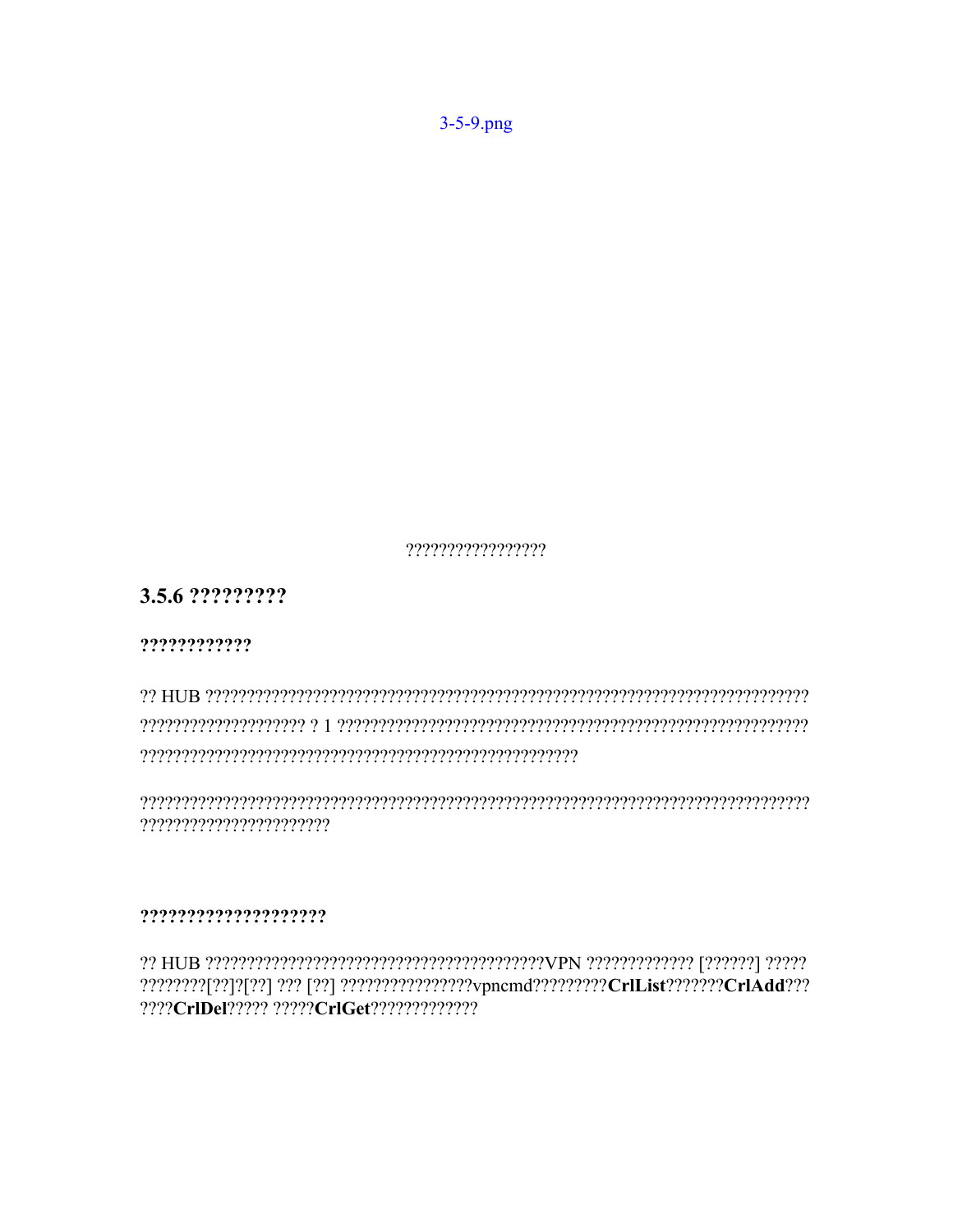$3 - 5 - 11$ .png

??????????????

????????????

 $\frac{1}{2} \frac{1}{2} \frac{1}{2} \frac{1}{2} \frac{1}{2} \frac{1}{2} \frac{1}{2} \frac{1}{2} \frac{1}{2} \frac{1}{2} \frac{1}{2} \frac{1}{2} \frac{1}{2} \frac{1}{2} \frac{1}{2} \frac{1}{2} \frac{1}{2} \frac{1}{2} \frac{1}{2} \frac{1}{2} \frac{1}{2} \frac{1}{2} \frac{1}{2} \frac{1}{2} \frac{1}{2} \frac{1}{2} \frac{1}{2} \frac{1}{2} \frac{1}{2} \frac{1}{2} \frac{1}{2} \frac{$ 

**PERIODE CONTROLS THE CONSTRUCTION OF THE PROPERTY OF STATE AND CONSTRUCTION CONTROL** ?????????? ????????????????????

#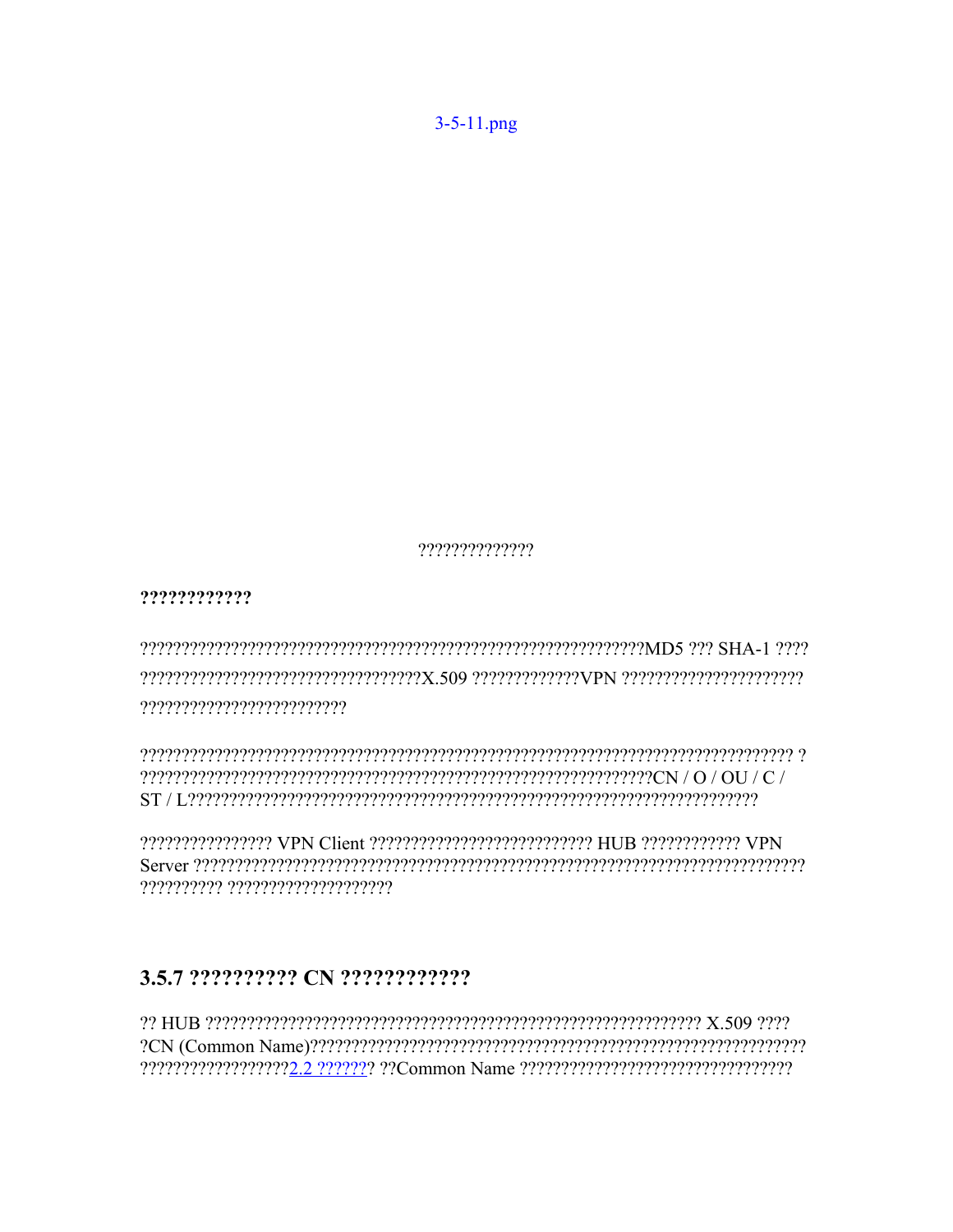# 3.5.8 Radius ????? NT ??????? Active Directory ????????

????????2.2 ??????? ??????????

# 3.5.9 ??????????

# ????????????

P222 Ethernet 2222222222222222222223 Ethernet 2222223 Ethernet 222222222222222222 

# ???????????????

- 
- $2. \hskip 10pt 2? \hskip 10pt 2? \hskip 10pt 2? \hskip 10pt 2? \hskip 10pt 2? \hskip 10pt 2? \hskip 10pt 2? \hskip 10pt 2? \hskip 10pt 2? \hskip 10pt 2? \hskip 10pt 2? \hskip 10pt 2? \hskip 10pt 2? \hskip 10pt 2? \hskip 10pt 2? \hskip 10pt 2? \hskip 10pt 2? \hskip 10pt 2? \hskip 10pt 2? \hskip 10pt 2? \hskip 10pt 2? \hskip 10pt$
- 3. 22222 23.4.22 HUB 2222 22222 Administrator 2222222 Administrator 22222222222 ???????????
- 

# ????????????????

- $\blacksquare$  [???????] ???
- $\blacksquare$  [TCP ????????] ? 32 ?
- $-$  [????????] ? 20 ?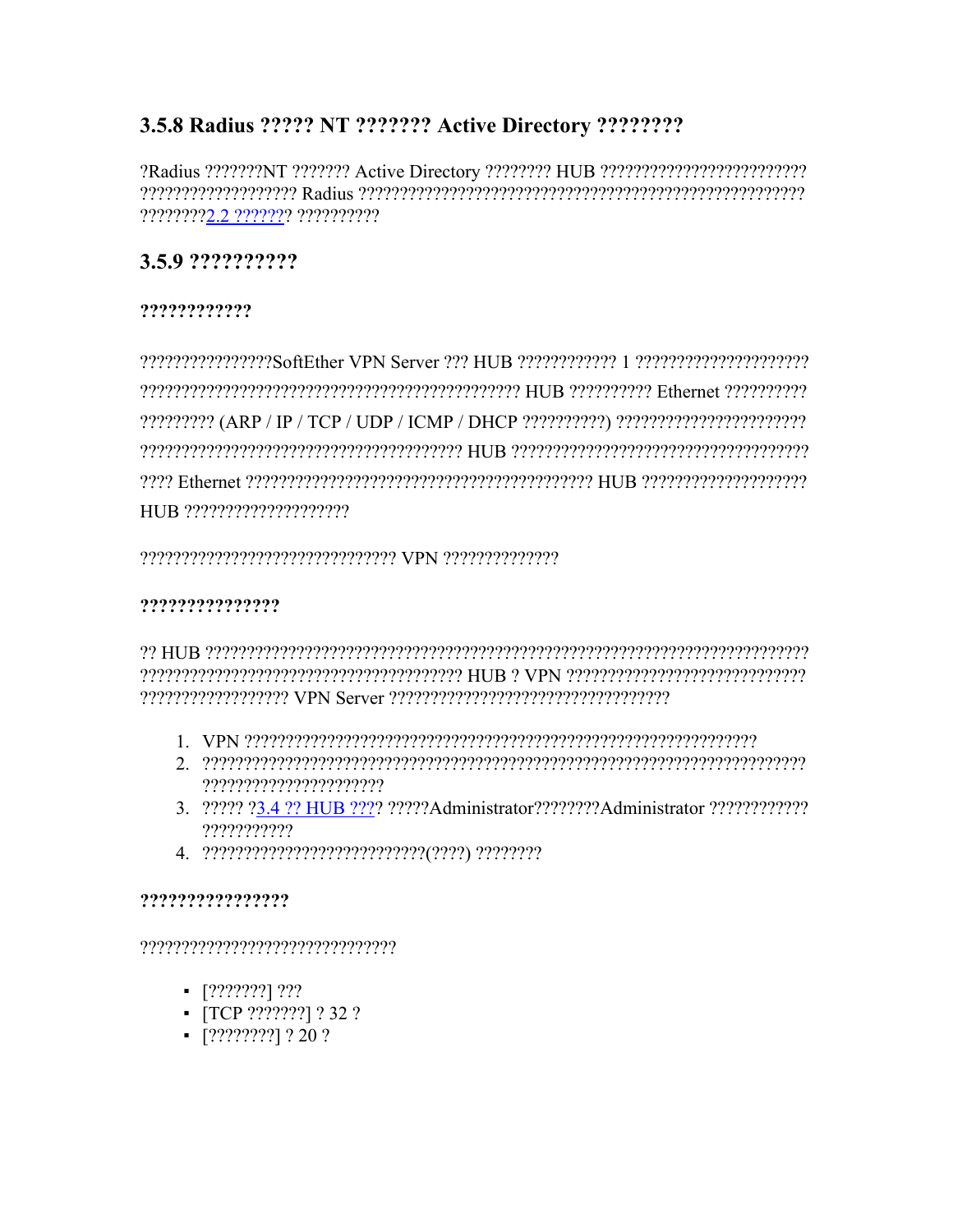#### 

 $3 - 5 - 12$ .png

#### 

#### 

| ? ? ? ? ? ? ? ? ? ? ? ? ? |                                                                       |
|---------------------------|-----------------------------------------------------------------------|
| ??                        |                                                                       |
|                           | $\left[?\right]\right]\left[\right]\left[\right]\left[\right]$        |
| ? ? ? ? ? ?               |                                                                       |
| ??                        |                                                                       |
|                           |                                                                       |
| 199                       |                                                                       |
| ? ? ? ? ? ? ? ? ? ?       | $\left[?\right]\right]\left[\right]\left[\right]\left[\right]\right]$ |
| ???????                   |                                                                       |
| ??                        | 199                                                                   |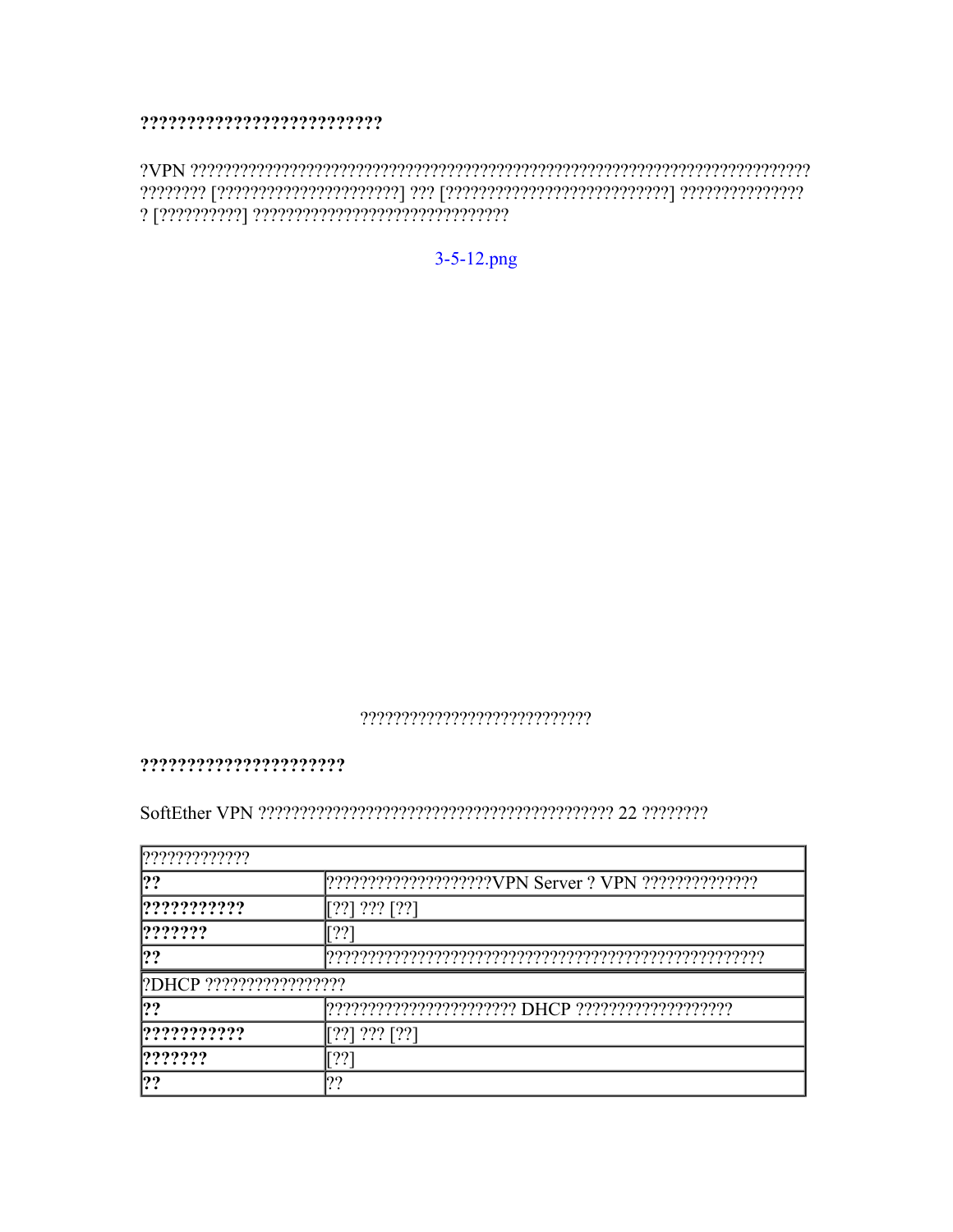| ?DHCP ????????????????       |                                                       |
|------------------------------|-------------------------------------------------------|
| ??                           | ????????????????????????????????DHCP ??????? IP ????? |
|                              |                                                       |
| ???????????                  | $[??] ???$ $[??]$                                     |
| ???????                      | [??]                                                  |
| ??                           | 2?                                                    |
| ?DHCP ?????? IP ???????????? |                                                       |
|                              |                                                       |
| ??                           |                                                       |
| ???????????                  | $[??] ???$ $[??]$                                     |
| ???????                      | [??]                                                  |
| ??                           | 2?                                                    |
| ??????????????               |                                                       |
|                              |                                                       |
| ??                           |                                                       |
| ???????????                  | $[??] ???$ $[??]$                                     |
| ???????                      | [??]                                                  |
| ??                           | ????????? HUB ??????????????????????                  |
| ??????????????               |                                                       |
| ??                           | ?????????????????????                                 |
| ???????????                  | [??] ??? [??]                                         |
| ? ? ? ? ? ?                  | [??]                                                  |
| ??                           | ????????? HUB ??????????????????????                  |
| ?MAC ????????????????        |                                                       |
| ??                           | ?????????????                                         |
| ???????????                  | $[??] ???$ $[??]$                                     |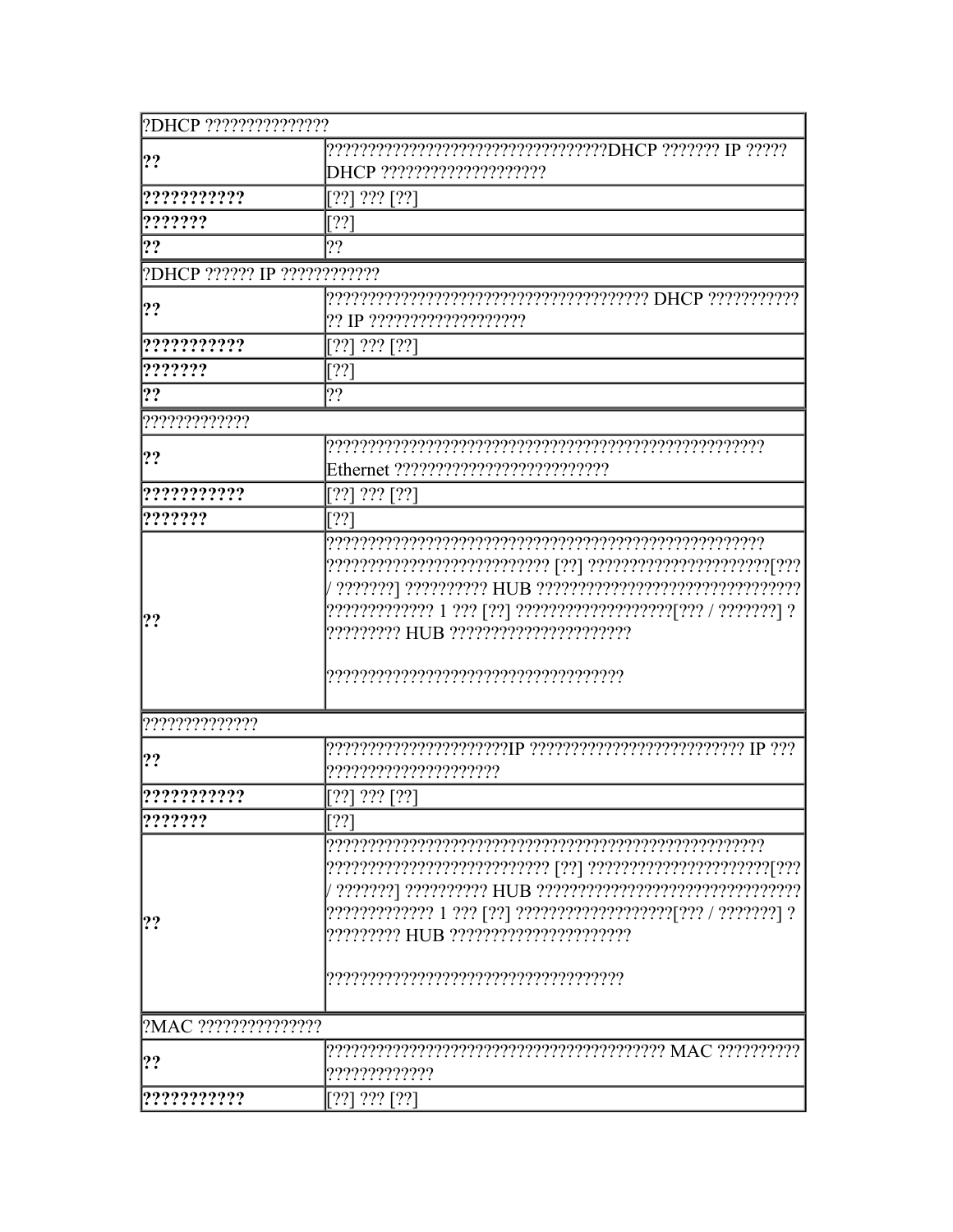| ???????                        | [??                                                    |
|--------------------------------|--------------------------------------------------------|
| ??                             | 2?                                                     |
| ?IP ????????????????           |                                                        |
| ??                             | ??????????                                             |
| ???????????                    | 22<br>$???$ [??]                                       |
| ???????                        | [??]                                                   |
| ??                             | ??                                                     |
| ?ARP?DHCP ???????????????????? |                                                        |
| ??                             |                                                        |
| ???????????                    | 7?<br>$???$ [ $??$ ]                                   |
| ???????                        | [??                                                    |
| ??                             | ??                                                     |
| ????????????????????           |                                                        |
| ??                             |                                                        |
| ???????????                    | $???$ [??]<br>[??]                                     |
| ???????                        | [??]                                                   |
| ??                             |                                                        |
| ?TCP/IP ??????????????????     |                                                        |
| ??                             | ???????????                                            |
| ???????????                    | ??? [??]<br>[??]                                       |
| ???????                        | [??                                                    |
| ??                             | 2?                                                     |
| ??????????????????????         |                                                        |
| 99                             | ?????????????? ??????????????????                      |
| ???????????                    | [?? $^{\circ}$<br>$???$ [??]                           |
| ???????                        | 22                                                     |
| ??                             | 2?                                                     |
| ???????????????????            |                                                        |
| ??                             | ????????????? HUB ??????????????????? (??) ??????????? |
| ???????????                    | 22<br>$???$ [??]                                       |
| ???????                        | [??]                                                   |
| ??                             |                                                        |
|                                |                                                        |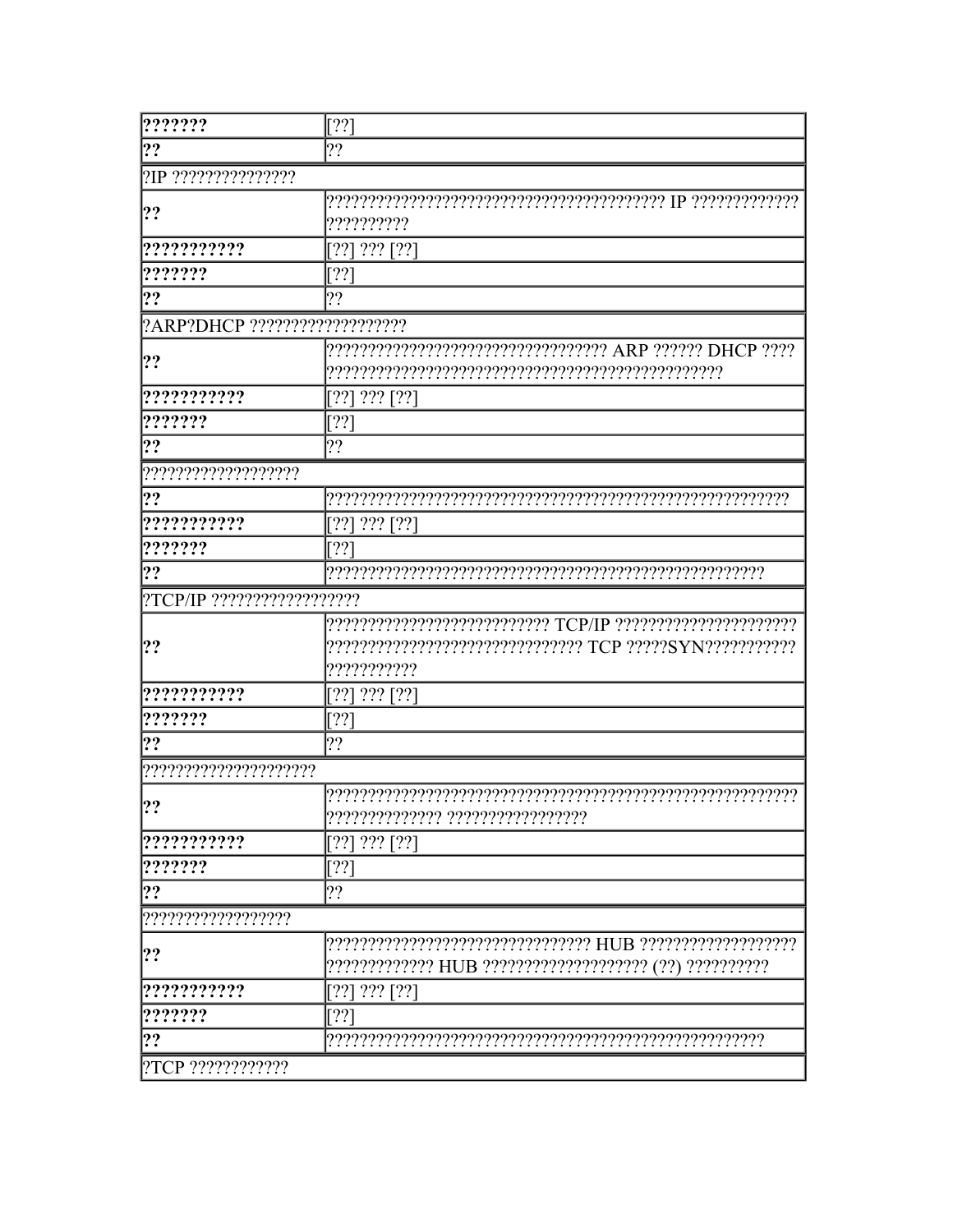| ??                 |                                                             |
|--------------------|-------------------------------------------------------------|
|                    | 2??                                                         |
| ???????????        | 1.232(2)                                                    |
| ???????            | 32 ?                                                        |
| ??                 |                                                             |
| ??????????????     |                                                             |
| ??                 | ?????????????????????????????? VPN Client / VPN Server ???? |
|                    |                                                             |
| ???????????        | $5$ ? 60 (?)                                                |
| ???????            | 20 ?                                                        |
| ??                 |                                                             |
| ?MAC ????????????? |                                                             |
| ??                 | 2?                                                          |
| ???????????        | [????] ??? 1 ? 65535 (?)                                    |
| ???????            | [????]                                                      |
| ??                 | 2?                                                          |
| ?IP ?????????????? |                                                             |
| ??                 |                                                             |
| ???????????        | ??? 1 ? 65535 (?)<br>[222]                                  |
| ???????            | [????]                                                      |
| ??                 | 2?                                                          |
| ????????????????   |                                                             |
| ??                 | ?????????????????                                           |
| ???????????        | [????]<br>??? 1 ? 4294967295 bps (? 4 Gbps)                 |
| ???????            | [????]                                                      |
| ??                 | ??                                                          |
| [????????????????  |                                                             |
| ??                 | ????????????????                                            |
| ???????????        | ??? 1 ? 4294967295 bps (? 4 Gbps)                           |
| ???????            | [????]                                                      |
| ??                 | 2?                                                          |
|                    |                                                             |
| ??                 |                                                             |
| ???????????        | [??] ??? [??]                                               |
| ???????            | [??]                                                        |
| ??                 |                                                             |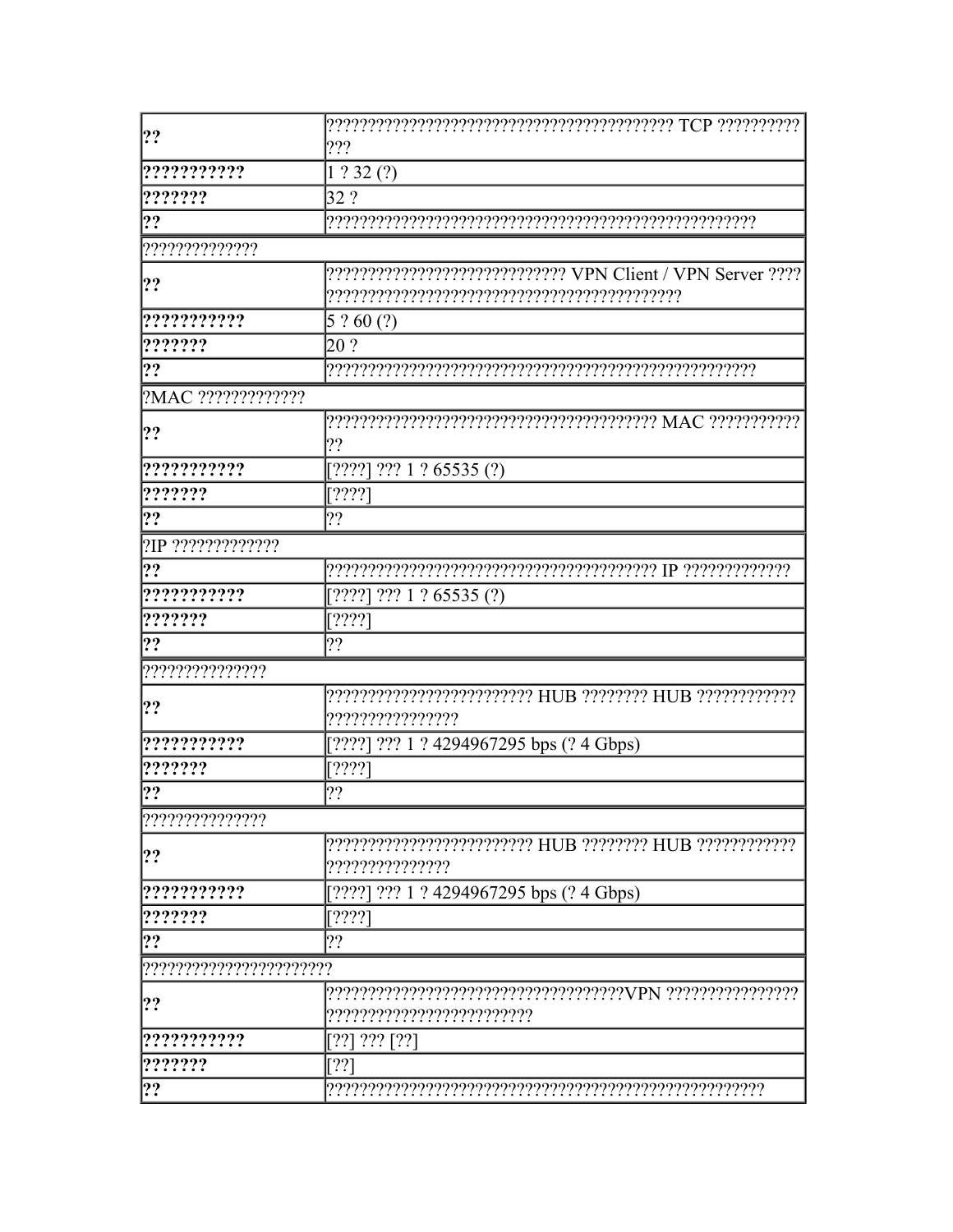| ??????????????      |                                                                                                                                                               |
|---------------------|---------------------------------------------------------------------------------------------------------------------------------------------------------------|
| ??                  | ????????????????????????? VPN Server 3.0 ?????????                                                                                                            |
| ????????????        | [????] ??? 1 ? 65535 ?                                                                                                                                        |
| ? ? ? ? ? ?         | [????]                                                                                                                                                        |
| ??                  |                                                                                                                                                               |
|                     |                                                                                                                                                               |
| ??                  | ???????????????????? VPN ??????????? VoIP / QoS ?????????????????????????????????<br>[???????????????????VoIP / QoS ???????????? VPN Server 3.0 ?]<br>??????? |
| ? ? ? ? ? ? ? ? ? ? | $[??] ???$ [??]                                                                                                                                               |
| ? ? ? ? ? ?         | [??]                                                                                                                                                          |
| ??                  |                                                                                                                                                               |

#### 

# 

####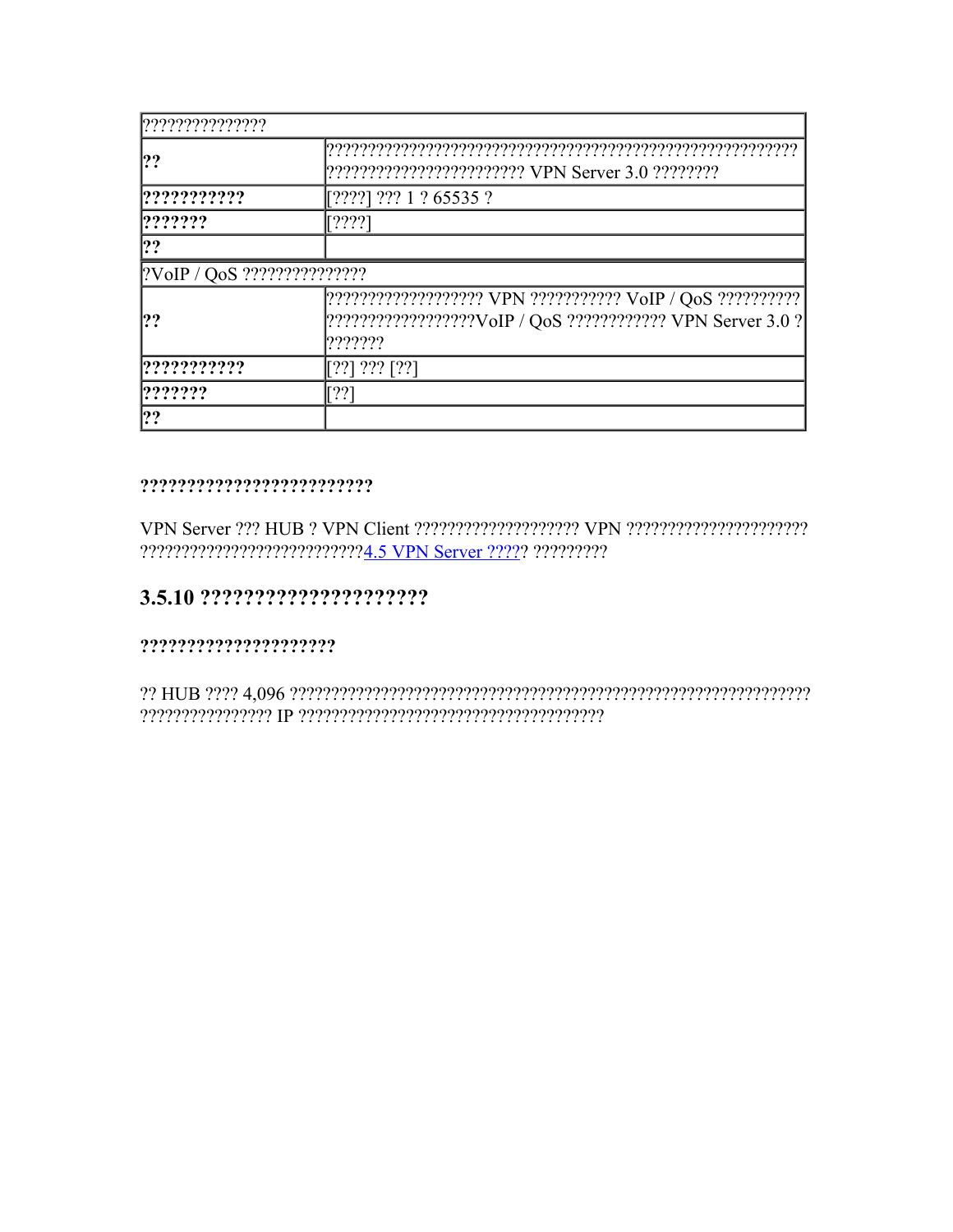????????????

# ??????????????????

 $-222222222$ 

 $\blacksquare$  ??

 $22$ 

 $-2222$ 

 $-$  ??? IP ????

 $-22$  IP  $222$ 

 $-2222222$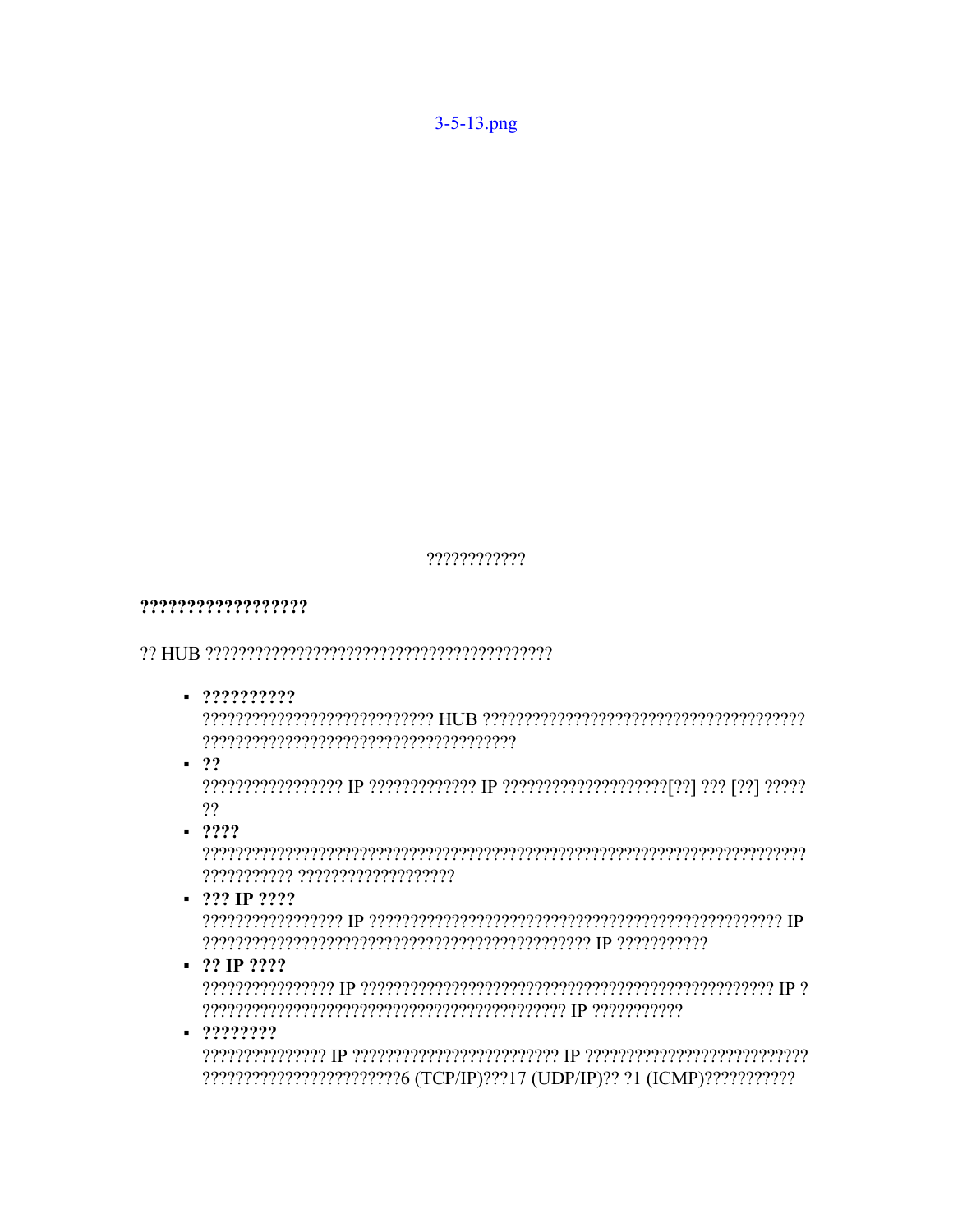$-222/22222222$ 

- $-2222222$
- $-2222222$

#### ??????????????????????

#### ??????????????????

? VPN ?????????????????)?

?vpncmd????????????????????????AccessAdd???????AccessList???????AccessDelete???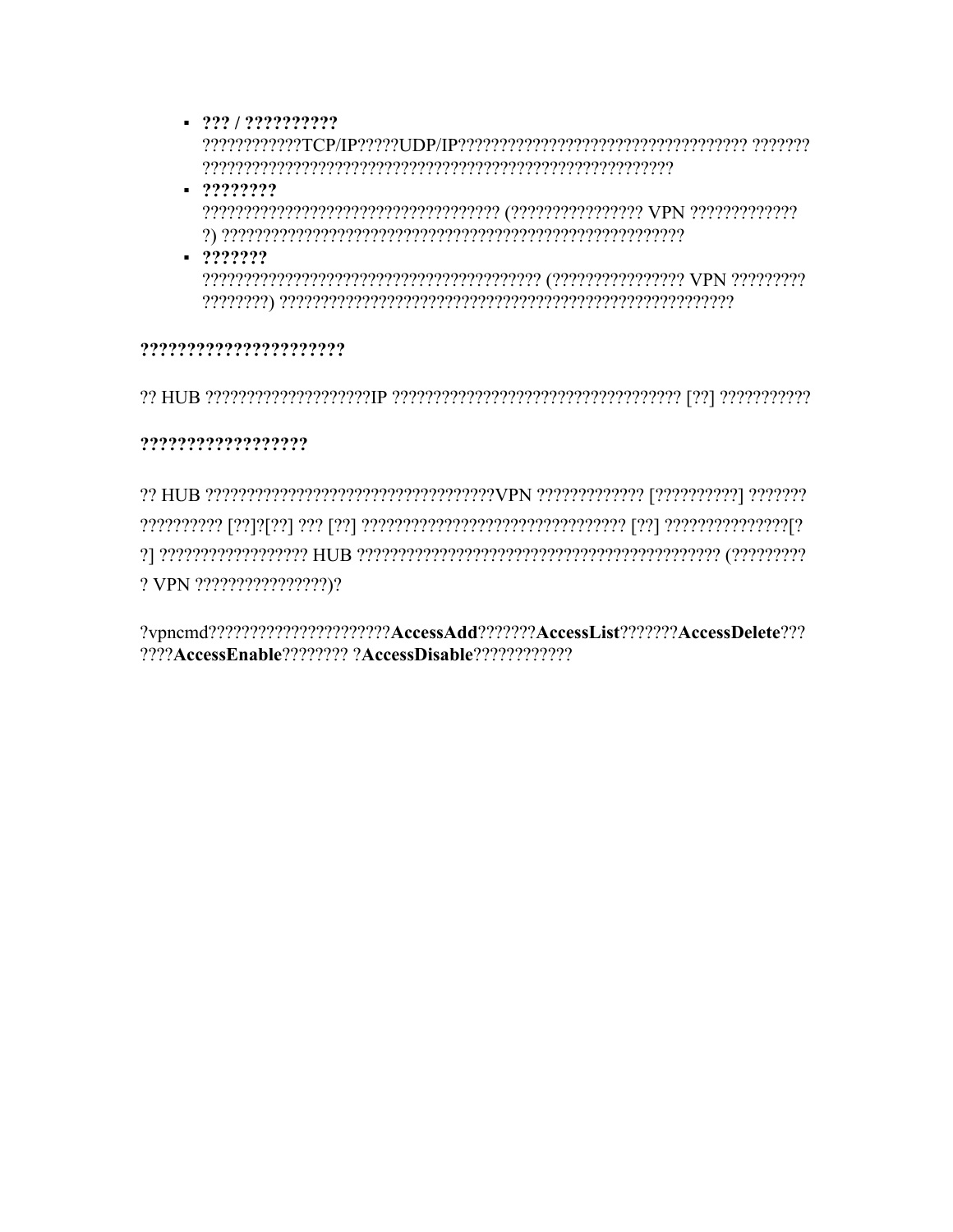???????????????

# 

?IP ???????????????????? HUB ???? VPN ???????? VPN ??????????????? IP ?????????? 

??????????? IP ??????????????????

??????????? VPN ????????VPN Server ????????? VPN Bridge ????????????????????????? ??VPN Bridge ????????????????? IP ????????????? VPN ?????????? HUB ?? VPN ????? or VPN processer enterpresentation and the VPN contract of the VPN co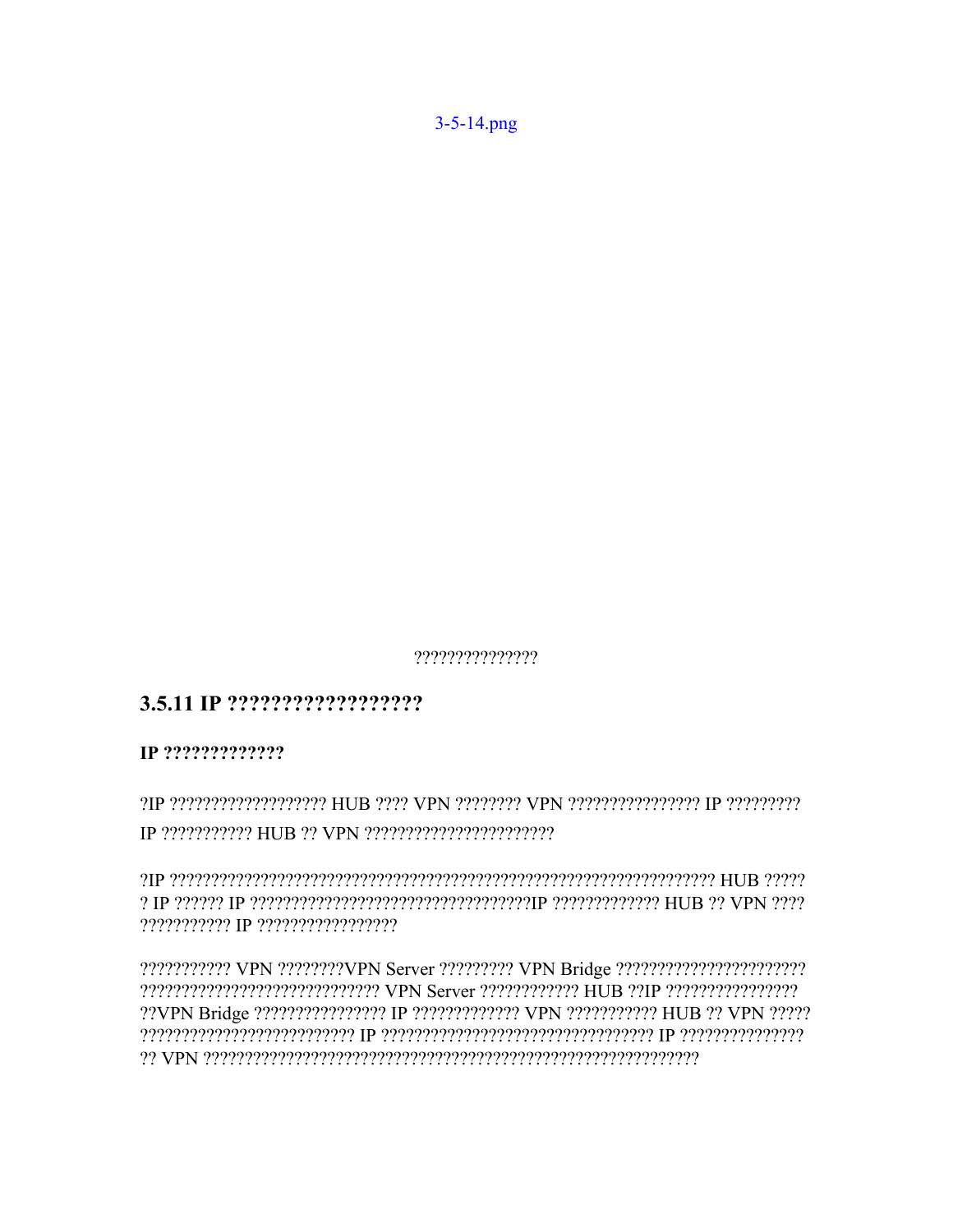#### 

- $\blacksquare$  ???? IP ???? (??????????)
- $-22(22222/2222)$
- 

#### IP ??????????????

 $\gamma$  erecee 2 ereceereceereceereceere que receereceereceerece (30.138.6 0219999) recee ??????

- $-222221022222$ IP ???? 130.158.6.51 (?????) ???????????
- $-22222202222$

e (Precepterences) ומקבל TPN ומקומים המקבלו והמהורים ומקורו והמקבלו והווה והווה והווה מקבלו המינה מ 

#### 

reserved the consequence of consequence of the consequence of the consequence of the consequence of the conseq 

?vpncmd?????? IP ??????????????????AcList???????AcAdd???????? ?AcDel???????????  $22$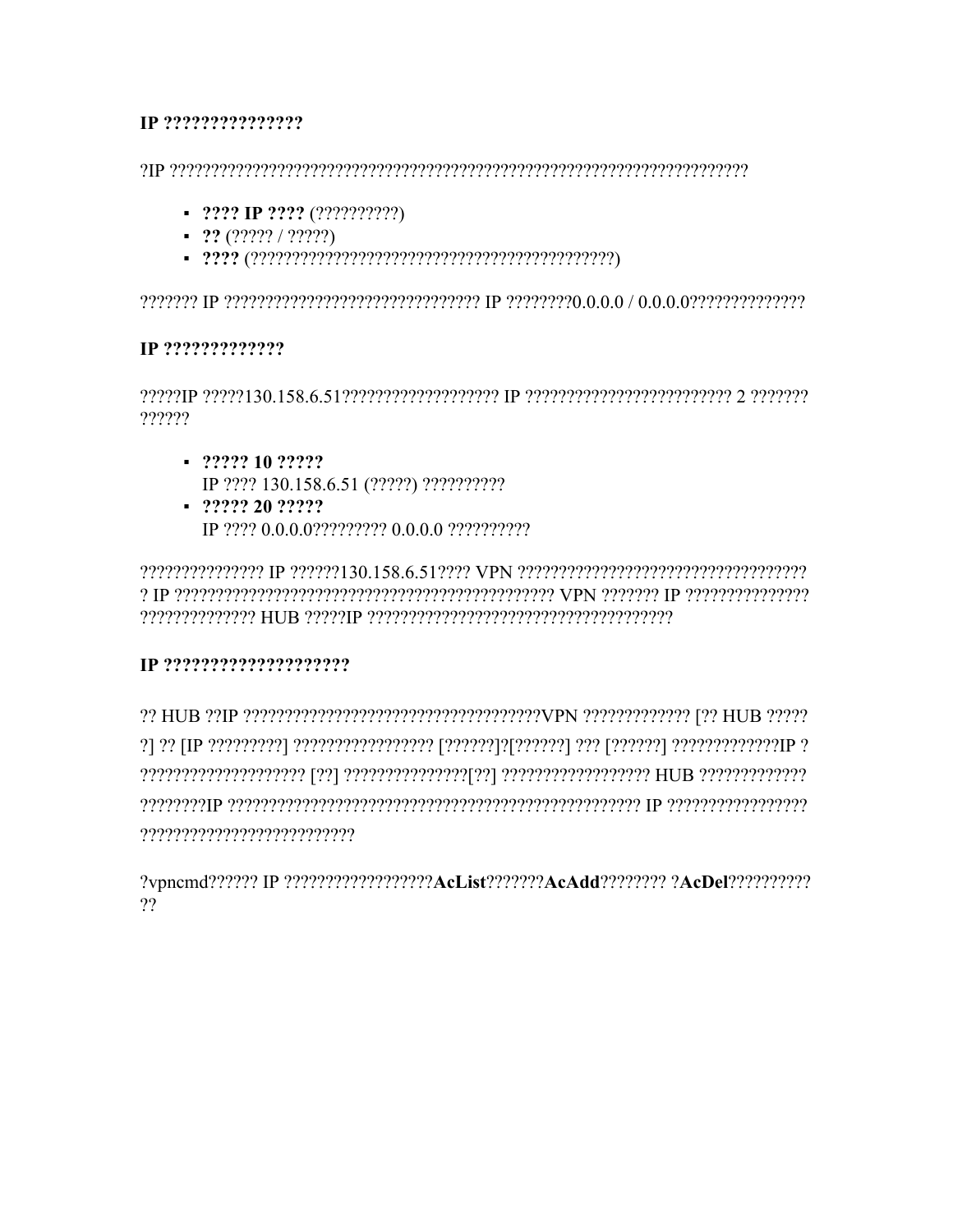$3 - 5 - 15$ .png

IP ??????????????

# 3.5.12 ?? HUB ???????

# ?? HUB ???????????

???????????? HUB ???????????????? VPN Server ???????? HUB ??????????????????????? ???????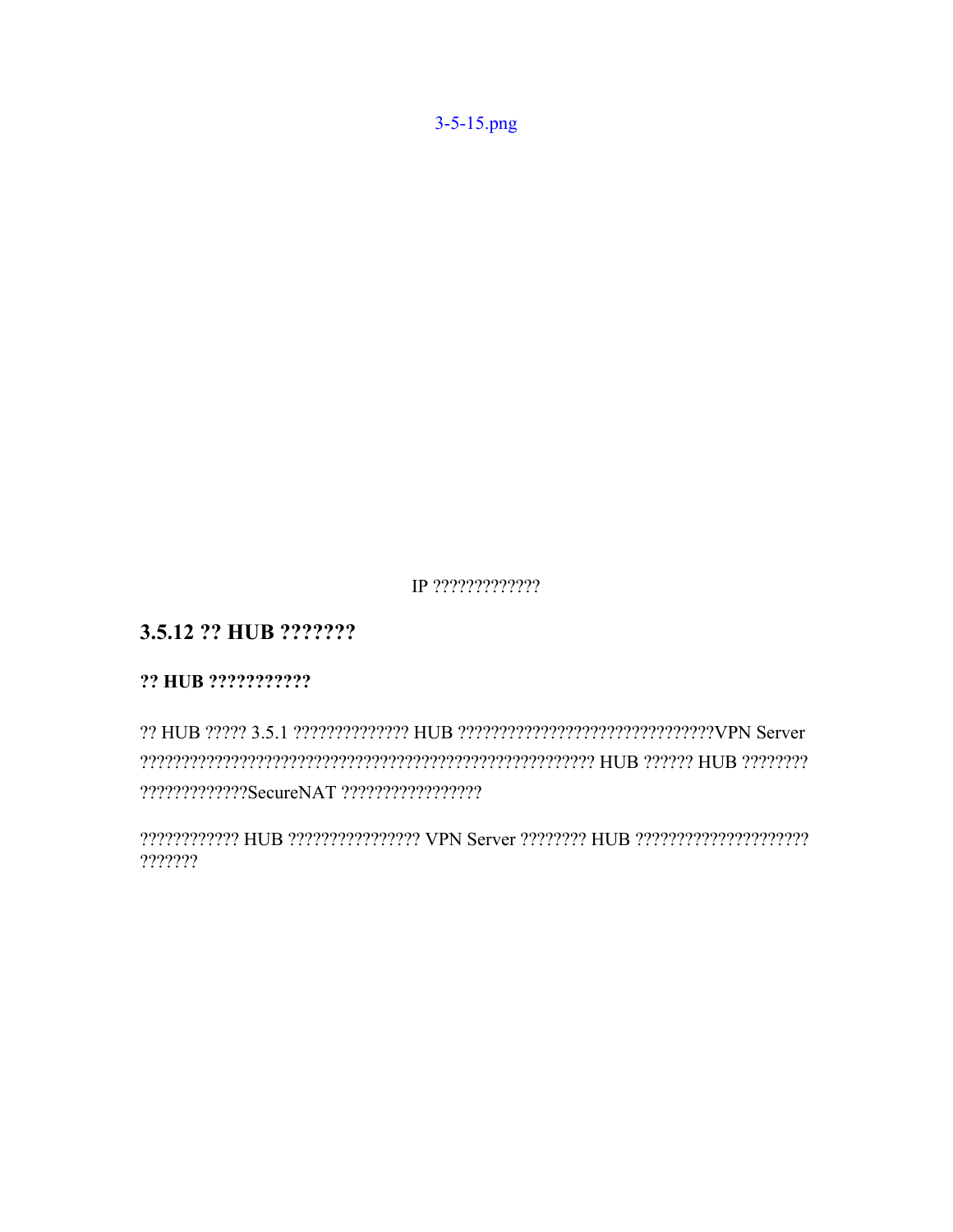3-5-16.png

#### ?? HUB ???????????

?? HUB ?????????

?????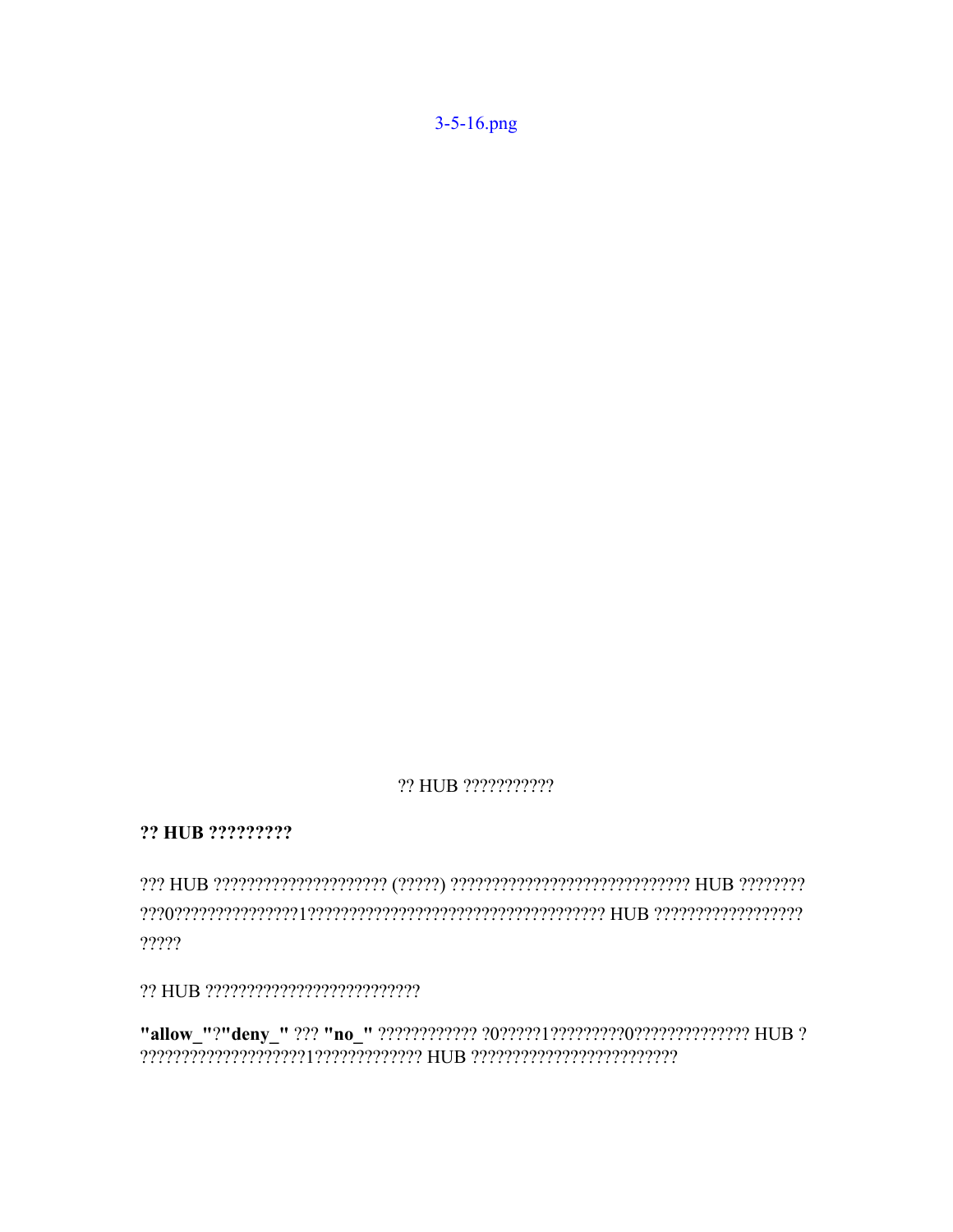**"max\_"** ????????????0?????1 ?????????????????0??????????????????1 ??????????????? ??????????

?????????? SoftEther VPN Server ?????????????? HUB ????????????????????

• **allow\_hub\_admin\_change\_option**

????????????????1?(??) ?????VPN Server ?????????????? HUB ?????????? HUB ??????????????????????????

• **max\_users**

??????1????????????????? HUB ??????????????????????????????????????????? ??????????????????????

• **max\_groups**

??????1????????????????? HUB ??????????????????????????????????????????? ????????????????????

• **max\_accesslists**

??????1????????????????? HUB ??????????????????????????????????????????? ????????????????????????

• **max\_sessions**

??????1????????????????? HUB ???????VPN ??????????????????????????? VPN ??????????????????????

• **max\_sessions\_client**

max\_sessions\_client\_bridge\_apply ????1?(??) ????????? HUB ???????????????? ????????????? max\_sessions\_client ?????????????????????????

max\_sessions\_client\_bridge\_apply ????0?????????????max\_sessions\_client ???? ????????

• **max\_sessions\_bridge**

max\_sessions\_client\_bridge\_apply ????1?(??) ????????? HUB ???????????????? ??????????? max\_sessions\_bridge ?????????????????????????

max\_sessions\_client\_bridge\_apply ????0?????????????max\_sessions\_bridge ??? ?????????

# • **max\_sessions\_client\_bridge\_apply**

??????1?(??) ???????max\_sessions\_client ????? max\_sessions\_bridge ????????? ???????PacketiX VPN Server 3.0 Carrier Edition ????????????? max\_sessions\_client\_bridge\_apply ????1?????????????????

# • **max\_bitrates\_download**

??????1????????????????? HUB ????????? VPN ??????????????????? [???????? ?] ????????????????????????????????????????????????????????? ??1000000??? ??????????? HUB ???????? VPN ??????????????????????? 1 Mbps ???????????? ????

• **max\_bitrates\_upload**

??????1????????????????? HUB ????????? VPN ??????????????????? [???????? ?] ?????????????????????????????????????????????????????????? ?1000000??? ???????????? HUB ???????? VPN ??????????????????????? 1 Mbps ??????????? ?????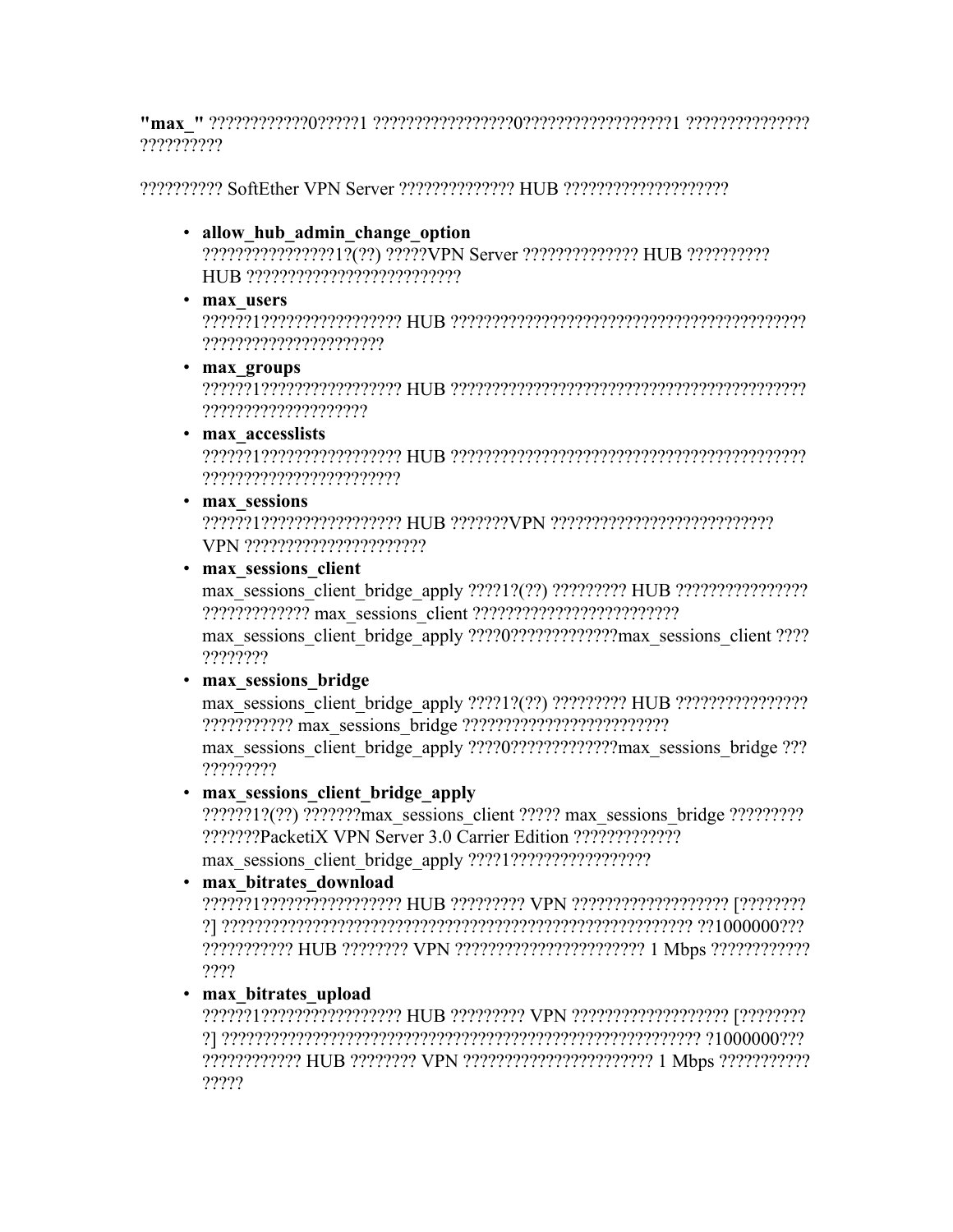#### · max multilogins per user

• deny empty password

 $2)$ ?

· deny bridge

· deny qos

?VoIP / QoS ???????????????

· deny routing

- · deny change user password
- no change users

?????????????

- no change groups ??????????????
- · no securenat
- no securenat enabledhcp

????????????

- · no securenat enablenat ???????
- · no cascade

????????

- · no online
- · no offline
- · no change log config
- · no disconnect session